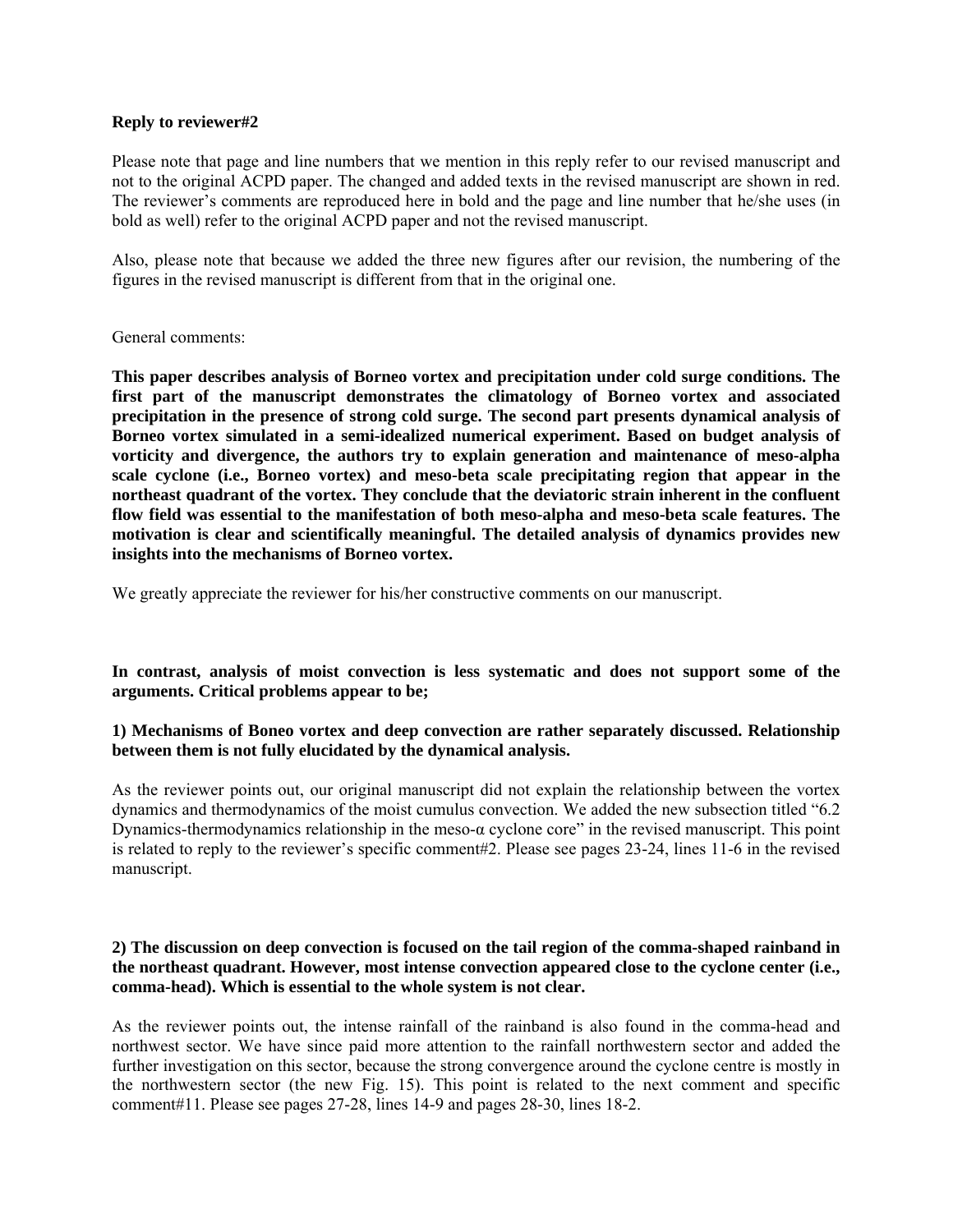## **3) Hierarchical structure (meso-beta scale precipitating systems in the meso-alpha scale rainband) should not be limited in the northeast sector of the cyclone (e.g., comma-head and intense precipitation in the northwest sector). Separation by horizontal scale and by axisymmetry in the current manuscript is rather confusing.**

As we reply to the previous comment, we added the further investigation of the rainfall in the northwestern sector close to the cyclone centre demonstrating that meso-beta precipitating systems are also present there. Please see pages 27-28, lines 14-9 and pages 28-30, lines 18-2.

#### **4) Discussion on Borneo vortex (meso-alpha scale cyclone) in analogy with a tropical cyclone is inadequate in some points (not acceptable for publication). I recommend this manuscript to be eventually published in ACP after revision on these points.**

 One of our conclusions is that our simulated vortex is different from the typical TCs in terms of the vertical structure and its dynamics of the growth/maintenance. We have since emphasized the "differences" more clearly between our simulated vortex and the typical TCs in the revised manuscript. Please see page 20, lines 5-9 and page 28, line 6-9.

Specific comments:

## **1. p.80 L.9-10, L.12-17**

**These descriptions focus on the northeast sector of the cyclone. However, deep convection (upward motion, condensates, and intense precipitation) are most prominent close to the cyclone center (Figs. 10b, 11), where cyclostrophic balance is dominant (Fig. 13a,b). If this is important to the growth and maintenance of the whole system, it should be stated in the abstract.** 

As the reviewer noted, the intense rainfall around the cyclone centre is important for the convergence and the stretching term which is responsible for the vortex maintenance. We added the statement in the abstract and conclusion. Please see page 2, lines 10-18.

## **Moreover, intense precipitation in the northwest sector is also a major part of the comma-shaped rainband but in different dynamical conditions (i.e., meridional gradient of zonal wind is significant; p.96 L.1-3) from that in the northeast sector.**

As the reviewer points out, the northwestern sector is also an important part of the rainband. The convergence due to the zonal component is dominant in the northwestern sector and this is responsible for the convection and rainfall in the northwestern sector adjacent to the cyclone center. This strong convergence is caused by the confluence of the background cold surge (that is wrapped around the vortex to acquire a westerly component) and the cyclonic flow (that has a easterly component). The basic mechanism is here similar to that in the northeastern sector.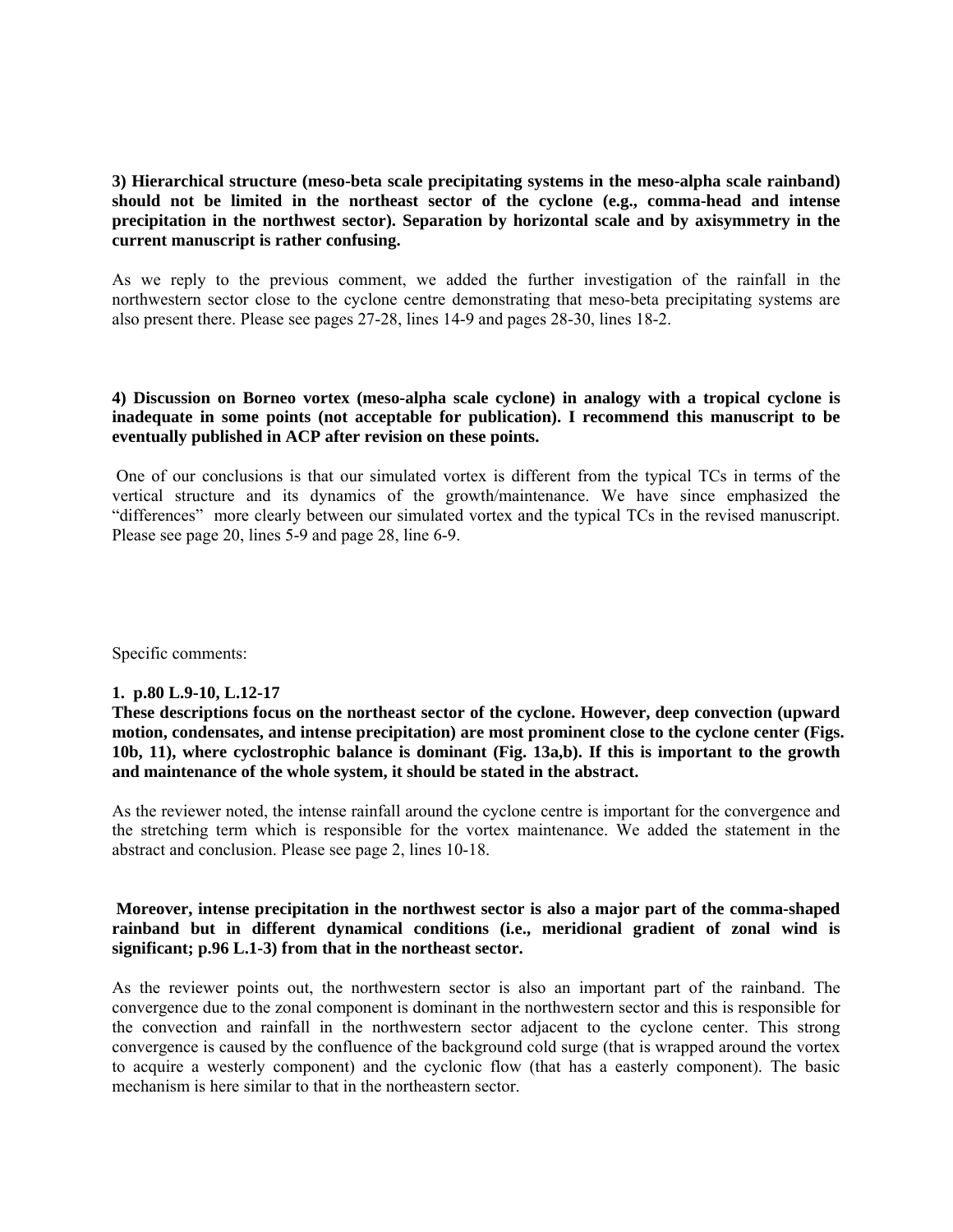We added more description on it in the abstract as well as added more detailed investigations and a figure on the northwestern sector close to the cyclone centre in section 6 (please see the new Fig. 17 and pages 27-28, lines 14-9, pages 28-30, lines 18-2, and page 32, lines 11-15). Actually, this added investigation can answer many of reviewer's specific comments and clarifies the relationship between Borneo vortex and meso-scale convective. Please see also our other replies to comments  $(\#9, \#11, \#12)$ .

#### **2. p.80 L.10-11, L.16-18**

**The effects of moist convection indirectly appear in vorticity and divergence equations (e.g., acceleration of horizontal convergence and increase in horizontal pressure gradient force by latent heat release, etc.). Addressing the relationship between dynamics and moist convection is highly requested.** 

We agree completely with the reviewer. Our original manuscript did not mention much about the relationship between the dynamics and thermodynamics of the cyclone. We added a new subsection 6.2 and we investigated this relationship around the cyclone centre where the coupling between the two is the strongest (although the relationship exists in the rainbands away from the cyclone centre too). Please see page 2, lines 10-12, pages 23-24, lines 11-6, and page 26, lines 2-9. Because we did not output the diabatic heating rate from our NHM run, we show the mixing ratio of hydrometeors instead as the indication of the diabatic heating as an indication of where diabatic heating is likely to take place. But we recognize that the distribution of hydrometeors is affected by advection and falling.

#### **Another point to take into account is that budget analysis in a quasi-stationary state (e.g., mature stage) explains balance among the forcing terms but not the reason for the growth of the quantity (Figs. 13, 16).**

Yes, we did not use the correct word in this case. But we have also investigated the developing stage with similar results (new Fig. 13a-e) and in that case, the word of "growth" is correct. However, because main dynamical analysis is based on the mature stage, we replaced "growth" by "growth/maintenance" in the abstract.

#### **3. p.81 L.16-22**

## **In view of the mechanism of generation and organization of deep convection in the tropics, diagnosis of heat, moisture, and energy (e.g., Yanai et al. 1973) provides useful information.**

We greatly appreciate for the constructive suggestions. We cited Yanai et al. (1973) in the revision and gave more explanation on our analysis in the introduction to justify our methodology. A part of this reply is related to the reviewer's comment#4. Please see page 5, lines 14-20.

## **If the authors prefer to confine their quantitative analysis to dynamical aspects, it is recommended to give explanations for 1) the selection of vorticity and divergence diagnosis and 2) how to understand the mechanisms of convective organization from the diagnosis, somewhere in the manuscript.**

Our fundamental philosophy of the mechanism of generation of the Borneo vortex is different from the typical TCs. In the latter, the latent heat from the sea surface is responsible for the TC formation and maintenance. On the other hand, the former is caused by the cold surge mechanically. That is why our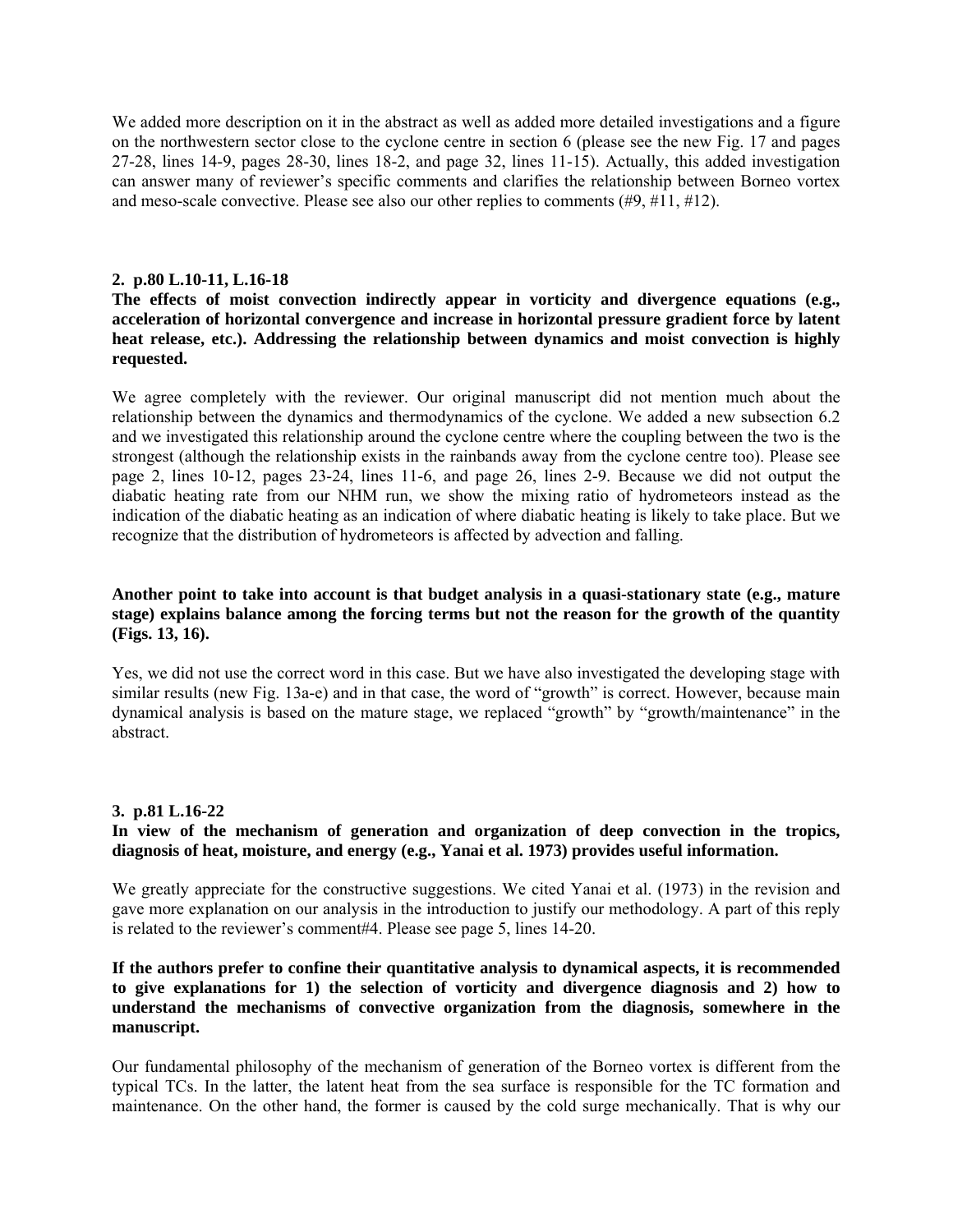diagnoses start from the vorticity budget analysis. The divergence tendency equation must be considered with the vorticity tendency equation, because they describe entirely the evolution of the vector flow field (just like the zonal and meridional momentum tendency equations together). Moreover, the form of the divergence equation is one of the newer aspects of this work. We propose that in the Borneo vortex, cumulus convection is initiated and organized by the low-level convergence, but we give equal emphasis to the idea that the latent heat release and forcing of vertical motion helps enhance the low-level convergence.

We added more explanation in the introduction. Please see page 6, lines 1-9.

#### **4. p.86 L.12-19**

## **Distributions of specific humidity (q) and convergence (upward motion) will be more relevant to the location of deep convection than moisture flux divergence. "Clausius- Clapeylon : : :" is difficult to understand. Additional explanations are requested.**

The reviewer may be thinking of convection at cloud-resolving scales where horizontal convergence (of wind) is related to convection and the distribution of specific humidity at low levels increases the CAPE. But at the scales resolved by the reanalysis dataset  $(1.25\degree \times 1.25\degree)$ , moist convection and the associated precipitation is maintained by the supply of water vapour and moist static energy. In particular, we would like to investigate, here, how the cold surges transport atmospheric quantities from the higher latitude to the equator, because the cold surge is responsible for the generation of the Borneo vortex. So, our analyses focus on the convergence of water vapour flux and moist static energy flux. To justify our fundamental philosophy, we added more explanation in the introduction. Please see page 5, line 14-20.

Moreover, because the moist static energy flux rather than the moisture flux is more directly related to the moist convection, we replaced the divergence of moisture flux with the divergence of moist static energy flux in Fig.3 and revised our manuscript. The distribution of the moist static energy flux divergence coincides approximately with that of moisture flux divergence. This point is relevant to the next comment and reply.

The mention of Clausius-Clapeylon relation was removed following the revision.

## **5. p.86 L.20-23**

## **This is not presented in Fig. 3. Again, description of moist static energy itself rather than flux divergence will be more informative.**

This is an oversight. We should have written "(not shown)". However, as in our reply to the previous comment, the moist static energy flux is more directly related to moist cumulus convection and we replaced the moisture flux divergence with the moist static energy flux divergence. Please see pages 10- 11, lines 16-2. Actually, the distribution of the moist static energy flux divergence is similar to that in of the water vapour flux divergence because of the dominance of latent heat term in the moist static energy.

# **6. p.86 L.25 "diurnal cycle" I am not sure the diurnal cycle (Fig. 5 and 9b) is relevant to the objective of this study, although the findings here are quite interesting.**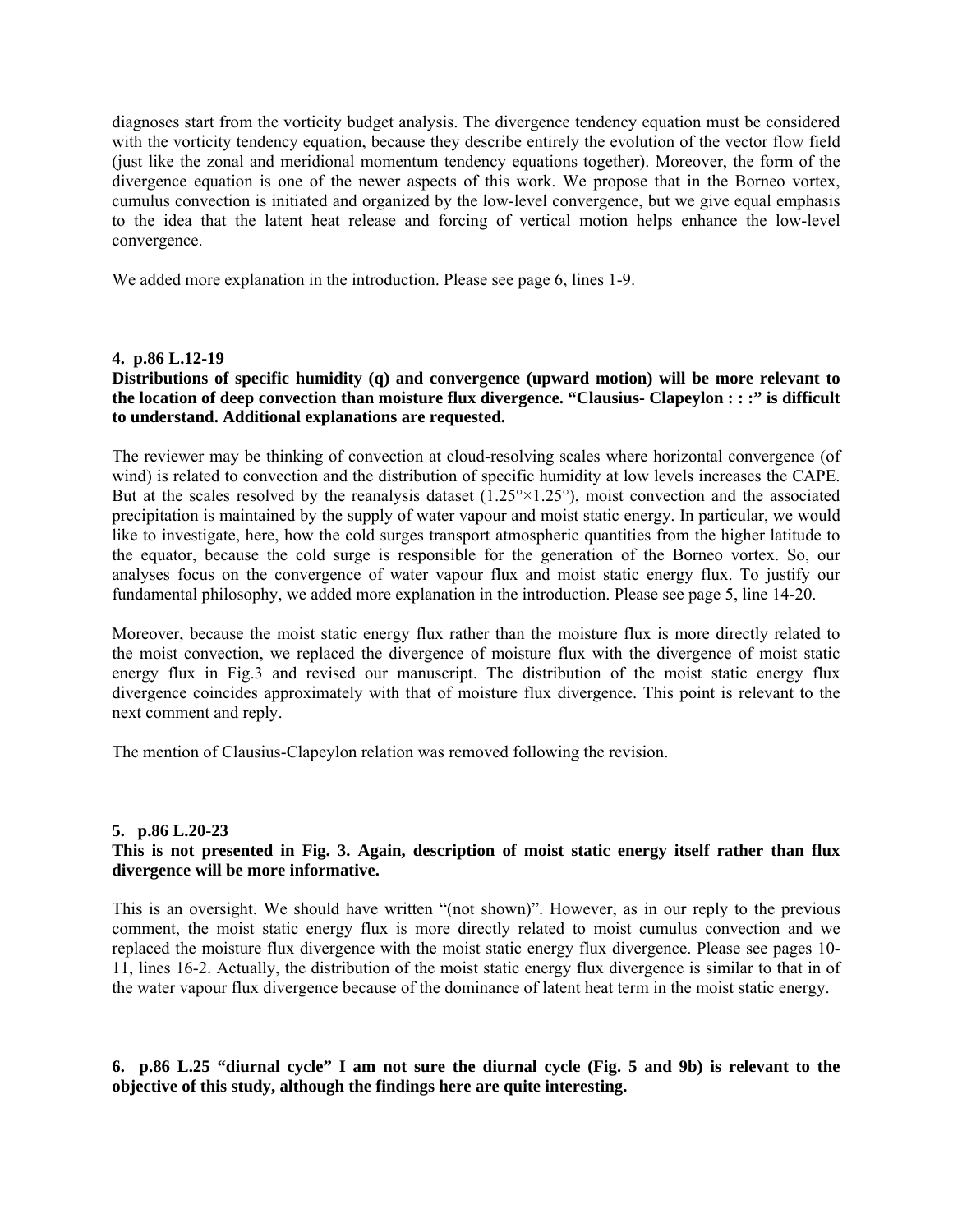The diurnal cycle of rainfall is not the main theme of our study. However, the diurnal cycle is main contributor to the rainfall in the Maritime Continent and we should not avoid mentioning it in the manuscript. In fact, we found the difference in modification of diurnal cycle between over the equatorial South China Sea and Java Sea: While rainfall over the Java Sea intensifies only during midnight-morning time, rainfall over the equatorial South China Sea shows the diurnal cycle and is reinforced in the whole day. This difference indicates the different mechanism by which the rainfall is enhanced over two regions. This allows us to focus on the rainfall generated by Borneo vortices in the South China Sea during a cold surge without any worry that the Java Sea forms part of the same rainfall enhancement system.

In the new Fig. 10b, we gave some expression about the diurnal cycle of rainfall in order to show the consistency between the observations and our semi-idealized experiment. Please see page 17, lines 9-10. Moreover, we put the gray bars indicating 00 to 12 LST on the new Fig. 10b.

# **7. p.87 L.26-27 Colocation of vorticity flux convergence (Fig. 3a) and rainfall (Fig. 4) does not seem to be evident.**

We apologize for our mistake: we meant to point out the relation between rainfall anomaly and absolute vorticity anomaly, not the anomaly in the absolute vorticity flux convergence. Please see the revised text, page 13, lines 1-3.

# **8. p.91 L.16-27**

## **Precipitation in the northeast quadrant of the vortex center (Fig. 10b) is not necessarily clear in the composite TRMM precipitation (Fig. 7b). Since this is the major target of the discussion given in the following sections, the matching with observation is preferable. Are there any typical cases with a comma-shaped rainband in the 55 days of the composite analysis?**

Our previous explanation was not so good on this point. The number 55 (days) is for the strong Borneo vortex based on JRA25/JCDAS data in December from 1981 to 2008. On the other hand, we have only 16 days of rainfall consistent with days of strong Borneo vortex in the TRMM composite picture, because TRMM 3B42 covers from 1998-2008. We added this explanation in the revised manuscript. Please see page 14, lines 1-2.

We agree that we need, to some extent, matching between our simulated vortex and observations. We checked the rainfall distribution for each of the 16 days and found that relatively intense rainfall on each day tends to be consistent with convergence around each Borneo vortex like Figs. 8, but no clear commashaped rainband is seen for these 16days.

In fact, the Borneo vortices for the 16 days composited in the TRMM data record show different horizontal size, shape, and centre locations and the rainfall also has much spatial variance around the vortex centre. Conversely, our simulated vortex is one idealized case and has quite clear feature of a rainband. Nonetheless, some qualitative features such as that the relatively strong rainfall in the strong convergence zone northeast of the vortex centre is seen in both our simulation and the observations. We added these explanations in the revised manuscript. Please see pages 18-19, lines 20-3.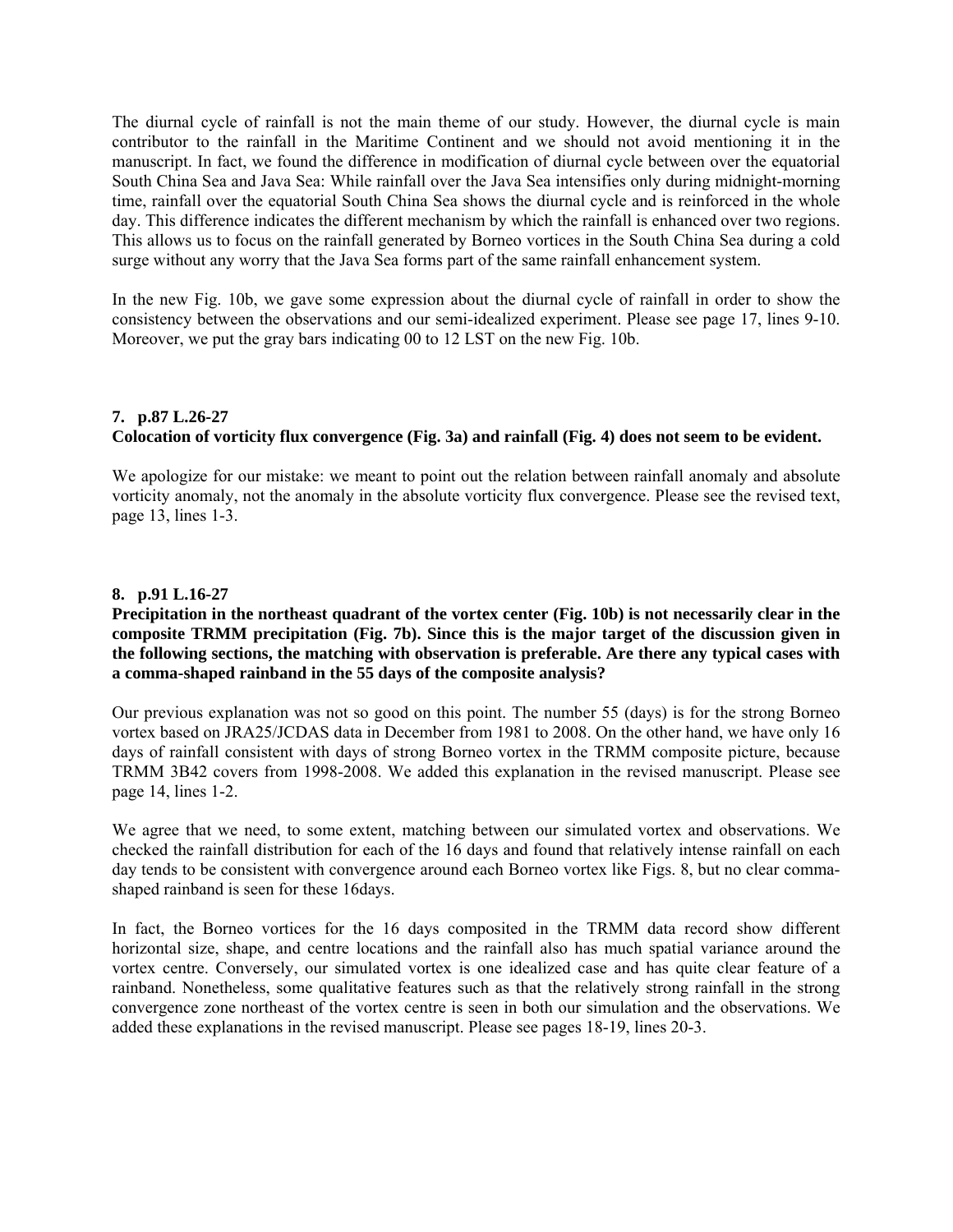#### **9. p.92 -93 meso-alpha cyclone, analogy with tropical cyclone**

**Warm core structure and maximum tangential wind in the lower troposphere are similar between the cyclone and a tropical cyclone (TC). In TCs deep convection (latent heat release) is maximized in the eyewall which is maintained by frictional convergence mechanism (Ooyama 1964; Yamasaki 1983). An eye is cloud free and warm by compensating subsidence. The cyclone in this paper was under cyclostrophic balance and warm anomalies were caused by convection which was more pronounced in the western part.** 

We appreciate the reviewer for the detailed explanation of the feedback in the TCs and suggestions on the mechanism of our simulated vortex.

As in our reply to the general comment above, our simulated vortex is different from the typical TC. Therefore, we emphasize the difference between our vortex and the typical TCs on page 20, lines 5-9 and page 28, lines 6-9.

**The positive feedback between vertical motion (upward transport of moisture and low-level convergence that transport angular momentum to accelerate tangential wind) and deep moist convection (latent heat release) occurred close to the cyclone center (large contribution from the deep convection in the western part is expected). This may drive the growth of the cyclone (may appear in SELF term in the divergence equation).** 

As in our reply to the reviewer's comment #2, we added section 6.2 and investigated the relationship between the dynamics and thermodynamics close to the cyclone centre. We agree with the suggestion that the effect of the moist cumulus convection is hidden in the SELF term. We added more description on it. Please see page 26, lines 2-9.

#### **The question is the role of the STRN term to the establishment of this feedback system.**

As in our reply to the comment #2, we show the dynamics-thermodynamics relationship near the cyclone centre in Section 6.2.

However, these processes are not inherent at the formation stage, but subsequent, because the initiation of the Borneo vortex is caused primarily by the cold surge mechanically (as in our reply to the comment #3). The convection near the cyclone centre is organized by the low-level convergence itself after the mesoalpha cyclone forms. Our conclusion is that the STRN term is likely to be the seed for the whole system. We added more explanation about this point in the revised manuscript. Please see page 26, lines 6-9.

#### **10. p.94 L.11-13**

**The effects of deep convection primarily appear in stretching term in the vorticity equation (Eq.1). Large contribution of stretching term in the western part of the cyclone (Fig. 12) is consistent with the low-level convergence (Figs. 13, 14a) and organization of deep convection (Figs. 10b, 11, 14d) there. It is recommended to state this fact in the manuscript.**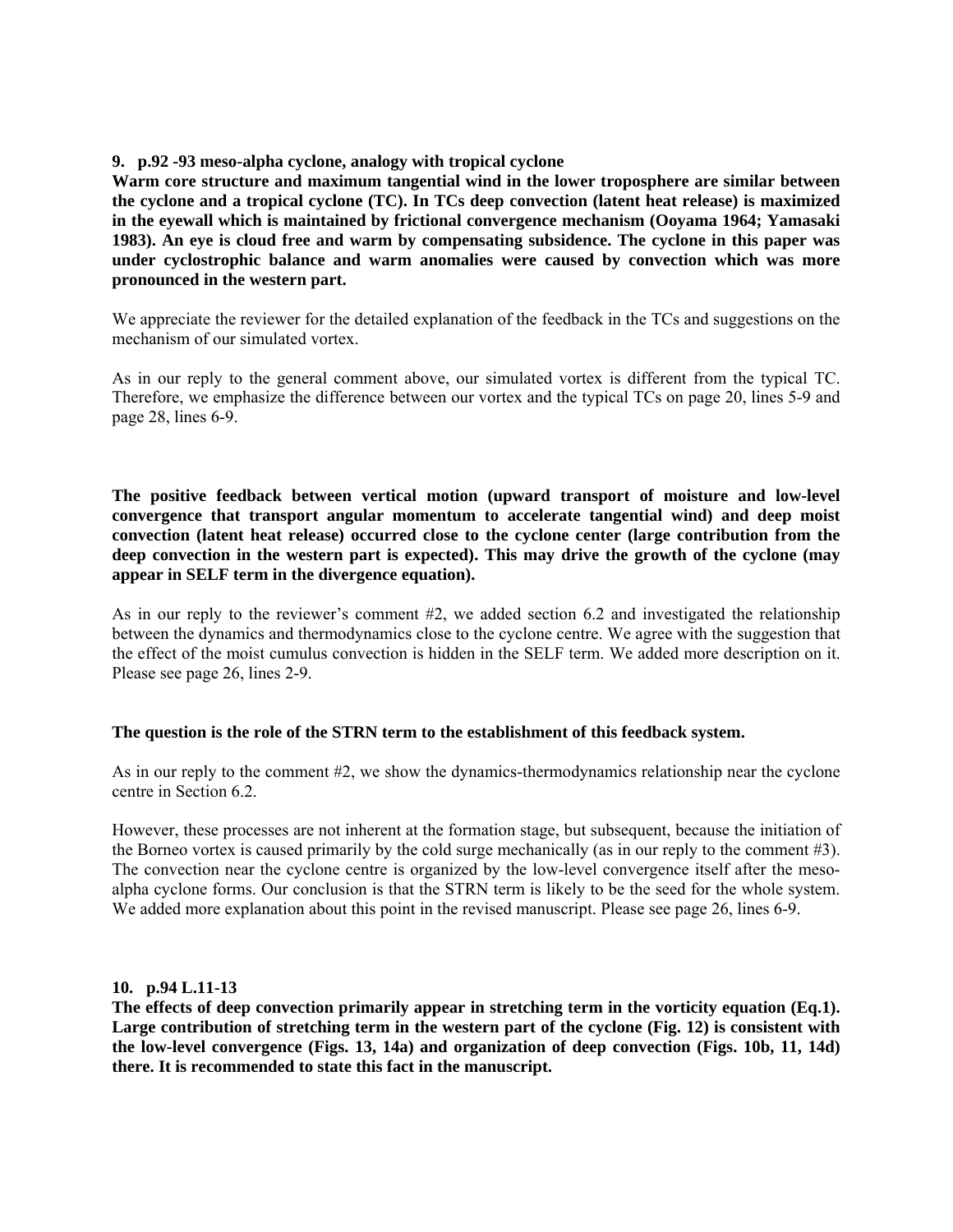We agree totally with reviewer's suggestion. The stretching term is located consistently with the intense upward motion and rainfall in the comma-head. As in our reply to the comment #2, we added the investigation of the dynamics-thermodynamics relation. Please see pages 23-24, line 11-6.

## **11. p.97 L. 1-2**

**The generation of deviatoric strain by the northeasterly surge and northwesterly crossing the equator (to the west of the cyclonic center; Fig. 14f) is not fully explained. Does the turning of zonal**  wind component enhance zonal convergence? The dynamics here seem to be quite different from **those in the northeastern sector.** 

Yes, our previous explanation was not enough. In fact, the strong convergence in the northwestern sector around the cyclone centre is contributed mostly by zonal component which is shown in the new Fig. 16b. This strong convergence seems to be induced by drastic gap of zonal wind component between -200 and 0 km (zonal direction) in the northwestern sector (which is evidenced by the new Figs. 16a and 16d).

In the western (eastern) sector to -100km within the northwestern sector, the zonal wind component is almost zero or weakly easterly (strongly easterly). While the strong easterly can be mostly attributed to the cyclonic flow itself, the modest zonal wind component in the outer region (<-100km) seems to include the background cold surge that has wrapped around the vortex. That is, the strong convergence in the northwestern sector is also generated by the confluence of background cold surge and cyclonic flow. This confluence is responsible for the STRN term in the northwestern sector, and not surprisingly, the convergence zone of the zonal component is consistent roughly with the intense STRN term (the new Fig. 15). Therefore, we modified our explanation of the contribution of the STRN in the new section 6.3 and more detailed investigation on northwestern sector has been added in the new section 6.4. Please see page 26, lines 17-19 and page 27-28, lines 16-9.

This reply is related to comments and replies #1, #9, and #12.

## **12. p.97 L.25-p.98 L.2**

**Transport of rain cells that formed in the northeast sector to the northwest sector is not evidenced by the materials presented here. The distribution of horizontal divergence suggests that deep convection was also organized in the downstream parts of the comma-shaped rainband (i.e., lowlevel convergence in the western part of the cyclone). This description should be carefully reexamined.** 

We have removed references to such transport of rain cells. As in the last reply above, the intense rainfall in the northwestern sector around the cyclone centre is induced by low-level horizontal convergence after our further diagnostics in response to the reviewer's comments. Please see pages 28-30, lines 18-2.

#### **13. p.98 L.22-27 (Fig. 15)**

**This is a very good approach to understand the convective organization. Figure 15 support the argument that the positive feedback between the rising motion (low-level convergence) and the deep convection (latent heat release) at the thermodynamical front was essential to the growth and maintenance of the rainband system. The effects of deep convection mainly appear in self**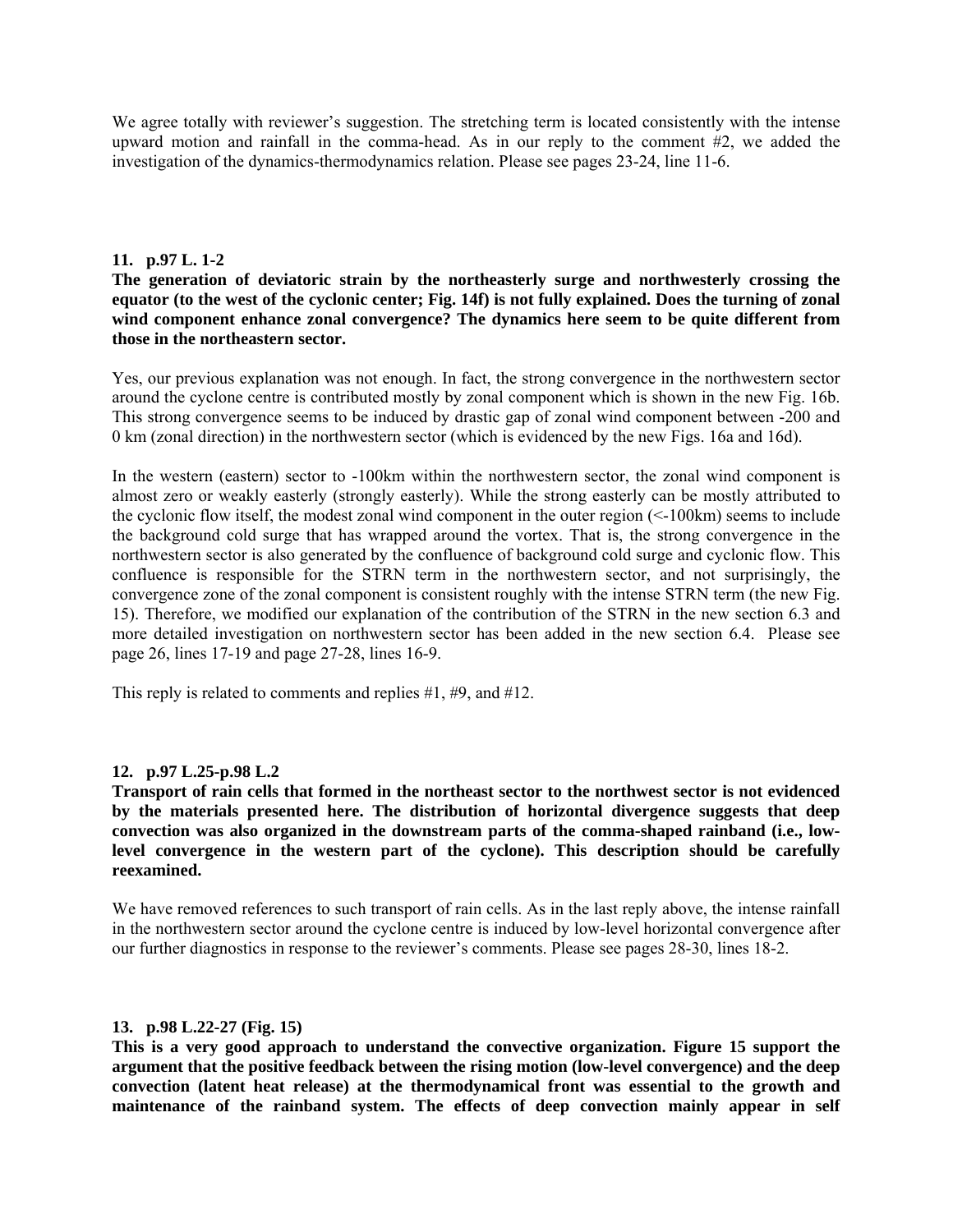**enhancement (SELF), pressure Laplacian (LAP), and vertical advection (VMOM) terms in the divergence equation (Eq. 2), of which SELF was dominant representing the positive feedback described above. The deviatoric strain (meridional confluence) may contribute to the formation of the frontal structure, but thermodynamical aspect seems to be most important here.** 

We agree with the reviewer's comment that thermodynamic aspect is important to cumulus convection and convergence along the confluence line, as thermodynamic indicators such CAPE, LCL and LNB show in new Figs. 17. We have mentioned this is the new paragraph in Section 6.4. Please see pages 27- 28, lines 16-9. However, the SELF term, which is the main contributor to the maintenance of front, is expected to be the subsequent effect because it can work only if the primal convergence "seed" exists (done by STRN), as we also replied to the comment #9. While the contribution ratio of SELF to the maintenance is larger than that of STRN, we feel that STRN plays the dominant role in triggering frontogenesis.

Technical comments

# **1. p.80 L.12 "rainfall patches" Please use meteorologically well-defined terms.**

We replaced this word with "rainfall cells".

## **2. p.80 L.17 "deviatoric strain"**

## **This term would be unfamiliar to many of readers. Substitution by explanatory description may increase readability. "deformation less the effect of the horizontal divergence" (p. 95, L21; Appendix B) is difficult to understand.**

While we appreciate that some reader may be unfamiliar with "deviatoric strain", the concept of deviatoric components of stress and strain tensors is quite elementary in continuum mechanics and is introduced in a standard text like (Allan. F. Bower, Applied Mechanics of Solids).

#### **3. p.80 L.26 Fig. 2g is cited before Fig. 1.**

We moved Fig. 2g to Fig. 1a.

## **4. p.81 L.1 monsoon –> monsoonal flow?**

Corrected.

**5. p.87 L.22-24.**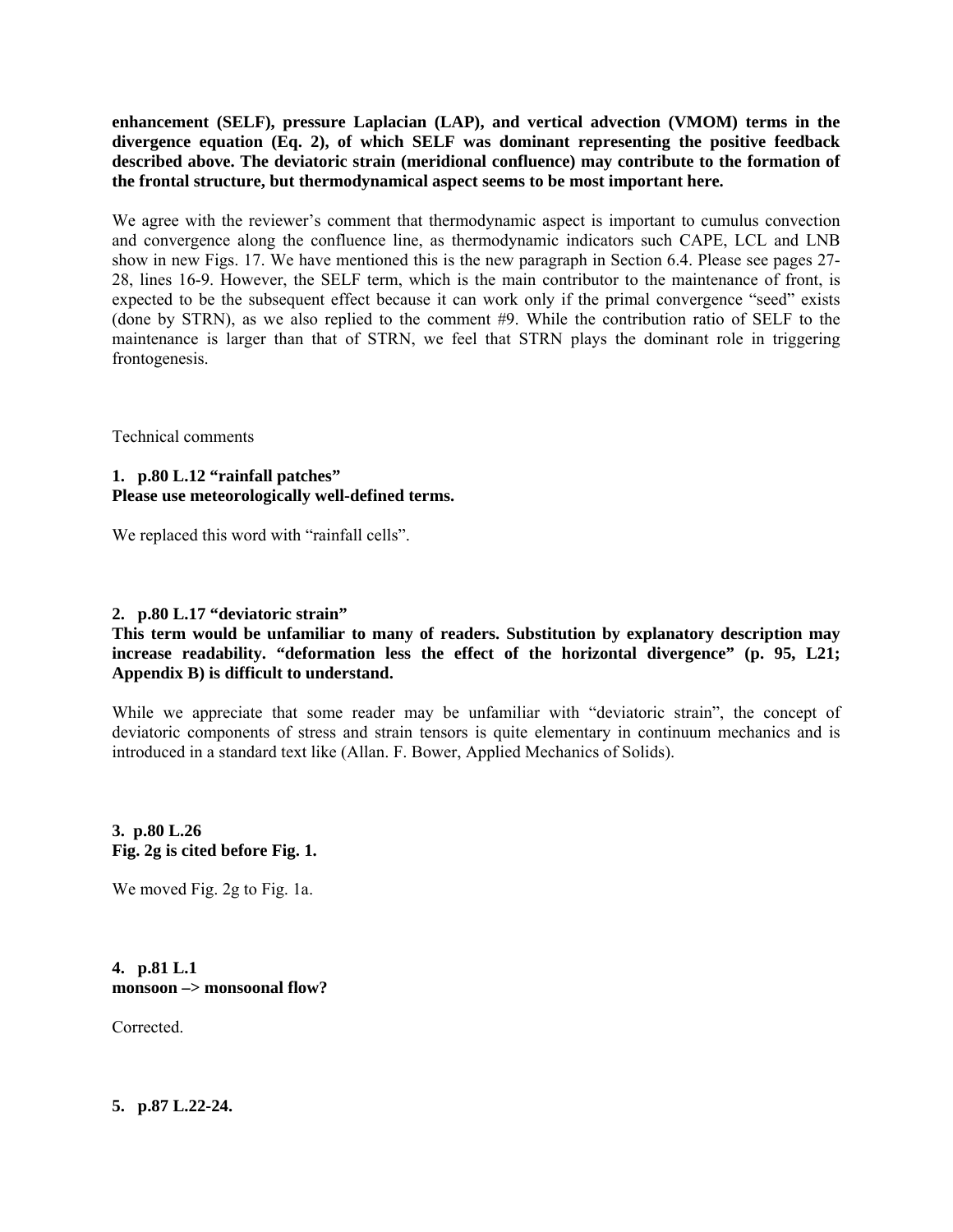#### **This description is difficult to follow.**

We improved explanation on rainfall over the Java Sea with new figures (new Fig.6), following the other reviewer's comment. Please see page 12, lines 6-18 and the new Fig.6.

**6. p. 90 L.22 Figure 10 –> Figure 8l?** 

Yes. This was a typographical error. Corrected.

**7. p.93 L.5 "cloud cluster can be categorized as the anvils" "cloud cluster" is a category of convective system, whereas "anvil" is a category of cloud type, and these do not match.** 

We appreciate your correction. Corrected.

#### **8. p. 93 L.8 "not unlike" Please write in a straight manner.**

Corrected.

#### **9. p.94 L.5 Figure 10l –> Figure 8l?**

Yes, this was a typographical error. Corrected.

## **10. p.96 L.5**

**It is recommended to state that positive (negative) values in these terms indicate acceleration of divergence (convergence), which at 850 hPa roughly means downward (upward) motion in the free atmosphere.** 

We appreciate your recommendation. We added a statement. Please see page 25, lines 6-8.

**11. p.97 L.9-10 and but –> but?** 

Yes, corrected.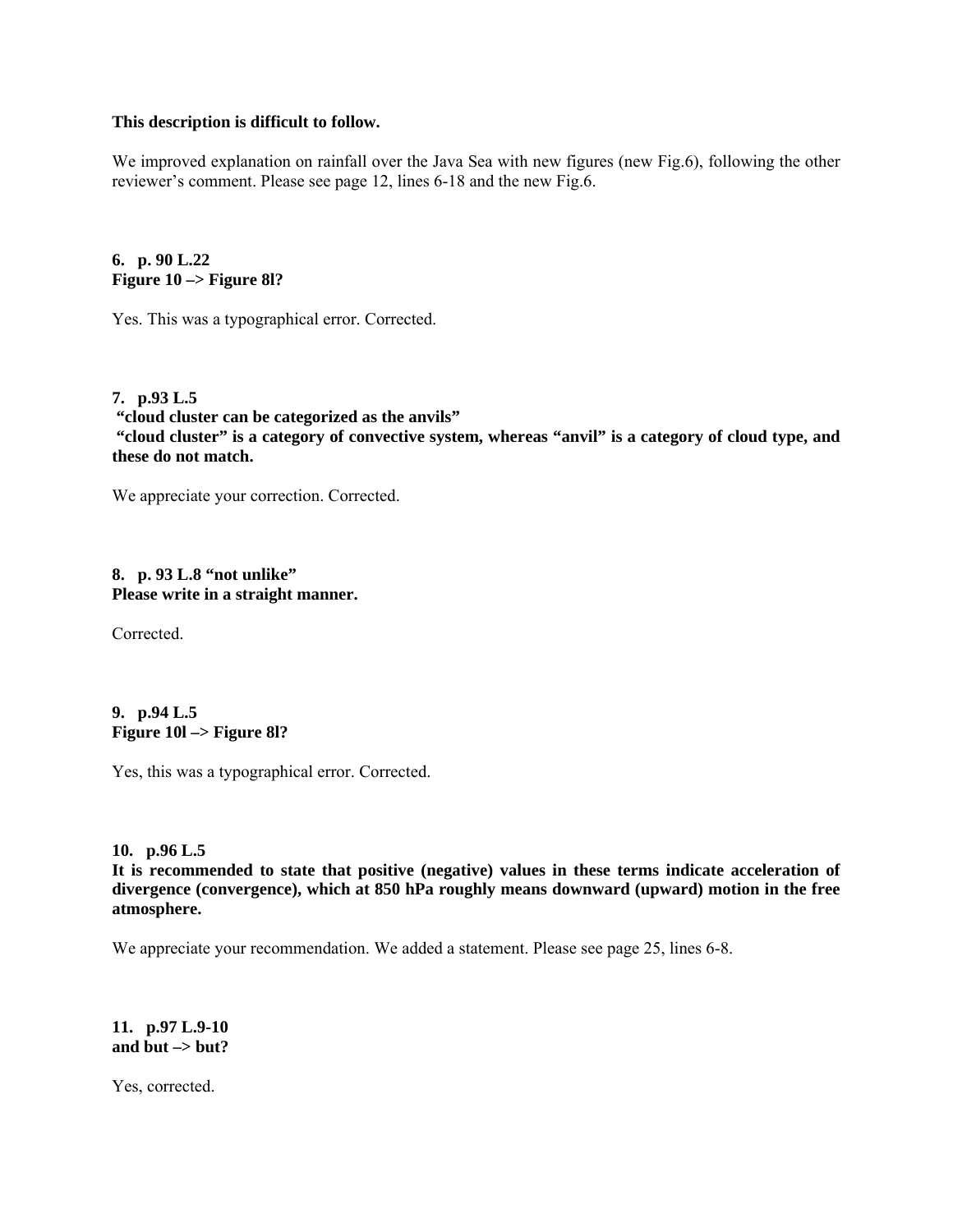#### **12. p.98 L.28-29 This sentence is difficult to understand.**

We have removed this sentence.

# **13. p.99 L.26 southwesterly cyclonic wind –> southeasterly? (inconsistent with the description in abstract)**

Corrected.

Figures

## **1. Fig. 2**

# **It is recommended to indicate the area of CS Index (described in the caption of Fig1).**

Following the reviewer technical comment #3, we moved the old Fig. 2g to the new Fig. 1a and indication of CS Index has been added in the new Fig. 1a.

# **2. Fig. 3 The former (d) in the captions of contour intervals will be (c).**

This is a typographical error. The contour intervals of (c) were wrong. Corrected now.

# **3. Fig. 5 It is recommended to indicate the area of average in Fig. 4.**

The indicating boxes have been added in the new Fig. 4a.

# **4. Fig. 6 caption Marine the Borneo vortex –> the Marine Borneo vortex?**

Yes, corrected.

#### **5. Fig. 13 caption (c)-(h) are not properly captioned.**

Corrected.